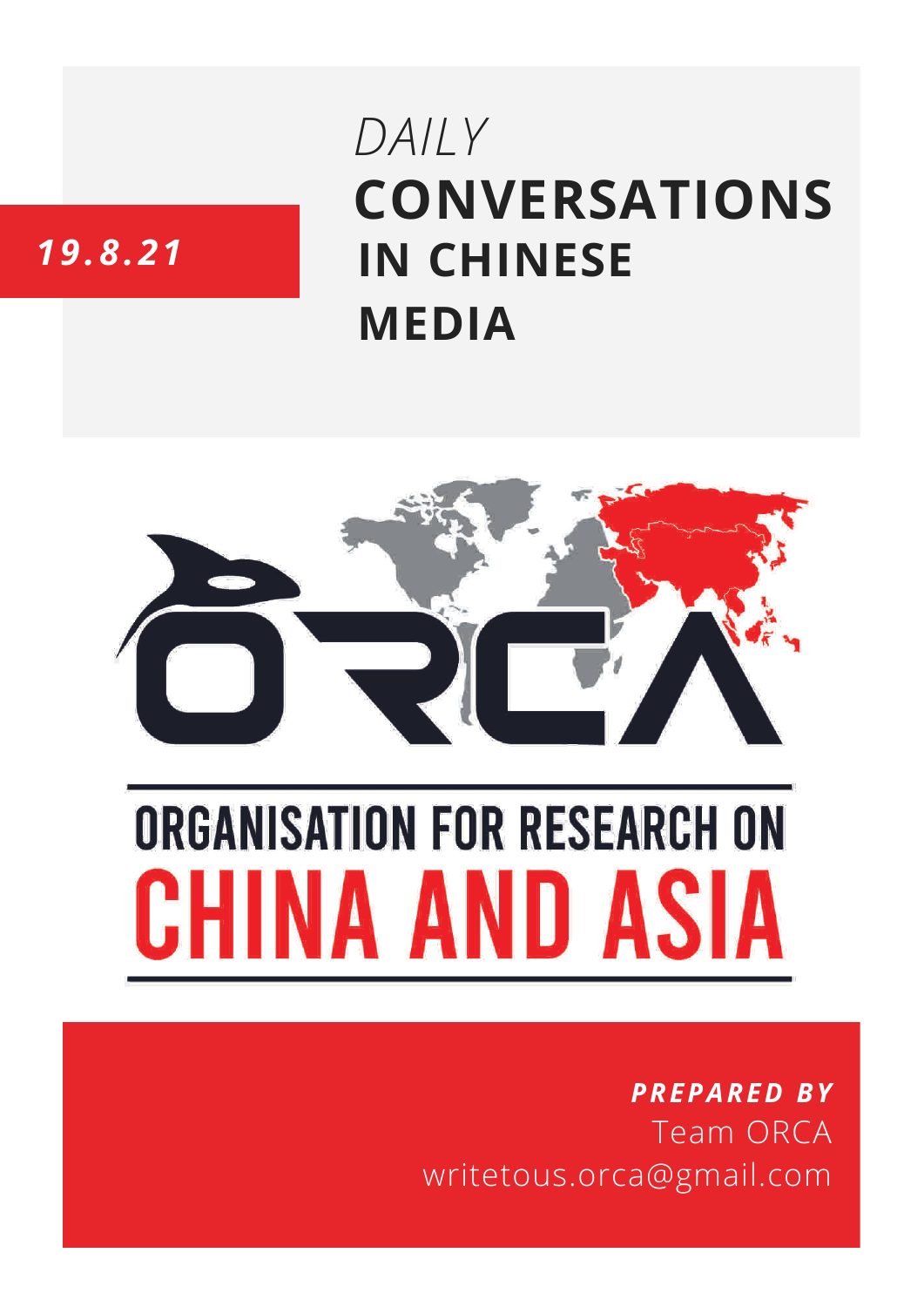#### **I. Social Media Chatter in China**

- **Hashtag [#](https://s.weibo.com/weibo?q=%23%E5%A1%94%E5%88%A9%E7%8F%AD%E6%8C%A8%E5%AE%B6%E6%8C%A8%E6%88%B7%E6%95%B2%E9%97%A8%E5%96%8A%E5%A4%A7%E5%AE%B6%E4%B8%8A%E7%8F%AD%23&from=default)** 塔 利 班 **[Door-to-door](https://s.weibo.com/weibo?q=%23%E5%A1%94%E5%88%A9%E7%8F%AD%E6%8C%A8%E5%AE%B6%E6%8C%A8%E6%88%B7%E6%95%B2%E9%97%A8%E5%96%8A%E5%A4%A7%E5%AE%B6%E4%B8%8A%E7%8F%AD%23&from=default) knocking on the door to call each other's work# trends on Weibo:** As public opinion over Taliban remains divided in China (read our previous newsletters from this week for further assessments), this hashtag has trended with a [video](https://weibo.com/a/hot/f6afe646cbb61e7a_0.html?type=grab) that shows the incident. The tag's use also shows conflicting opinions by Chinese netizens on the situation in Kabul: some have used it with a [video](https://s.weibo.com/weibo?q=%23%E5%A1%94%E5%88%A9%E7%8F%AD%E6%8C%A8%E5%AE%B6%E6%8C%A8%E6%88%B7%E6%95%B2%E9%97%A8%E5%96%8A%E5%A4%A7%E5%AE%B6%E4%B8%8A%E7%8F%AD%23&from=default) showing an Afghani resident giving flowers to the Taliban while others have highlighted the same in a video that [refers](https://weibo.com/1644119190/Kulpu9ADD?type=comment) to Chinese businessmen trying to decide whether to "slow down" in Kabul or continue with trade.
- 计划生育法修订,可以生四孩了 trends on Weibo: The phrase translates to "Amendments to the Family Planning Law , it is possible to have four children" and has gone viral on [Weibo.](https://weibo.com/1796445350/Ku9H8jehW?type=comment#_rnd1629502125955) The amended draft [basically](https://www.rfa.org/mandarin/yataibaodao/huanjing/ql1-08192021052133.html) states that while the three-child policy is recommended, people will no longer be punished for having more than three children. While some Weibo users have reacted to the same with much joy, many have highlighted that they do not wish to partake in the same as economic stresses are increasing.

### **II. News in China**

- Post return from what ORCA has for the past month followed to have been the time of Beidaihe meeting (read our previous newsletters to find out more about the same), Xi Jinping's interaction on both the domestic and international front has seen its normal traction. Xi has now spoken to Iranian President Ebrahim Raisi and Iraqi President Barham Salih respectively about China's strong relations with the two countries.
- The Standing Committee of the National People's Congress (NPC), China's top legislature, met to [discuss](http://www.xinhuanet.com/english/2021-08/19/c_1310135131.htm) multiple reports with a focus on implementation of the plan for national economic and social development while also highlighting that China's economy has steadily improved in 2021.
- People's Daily has covered a feature report on Xi's personal [involvement](http://paper.people.com.cn/rmrb/html/2021-08/19/nw.D110000renmrb_20210819_1-01.htm) in the development in Tibet and explicitly covers two Tibet Work symposiums in 2015 and 2020.
- Wang Yang in his speech in Lhasa on 19.8.21 stated that since the peaceful liberation of Tibet in 1951, Tibet has embarked on a road from darkness to light, from backwardness to progress, from poverty to wealth, from autocracy to democracy, and from closed to open. A thriving socialist new Tibet stands tall on the top of the world.